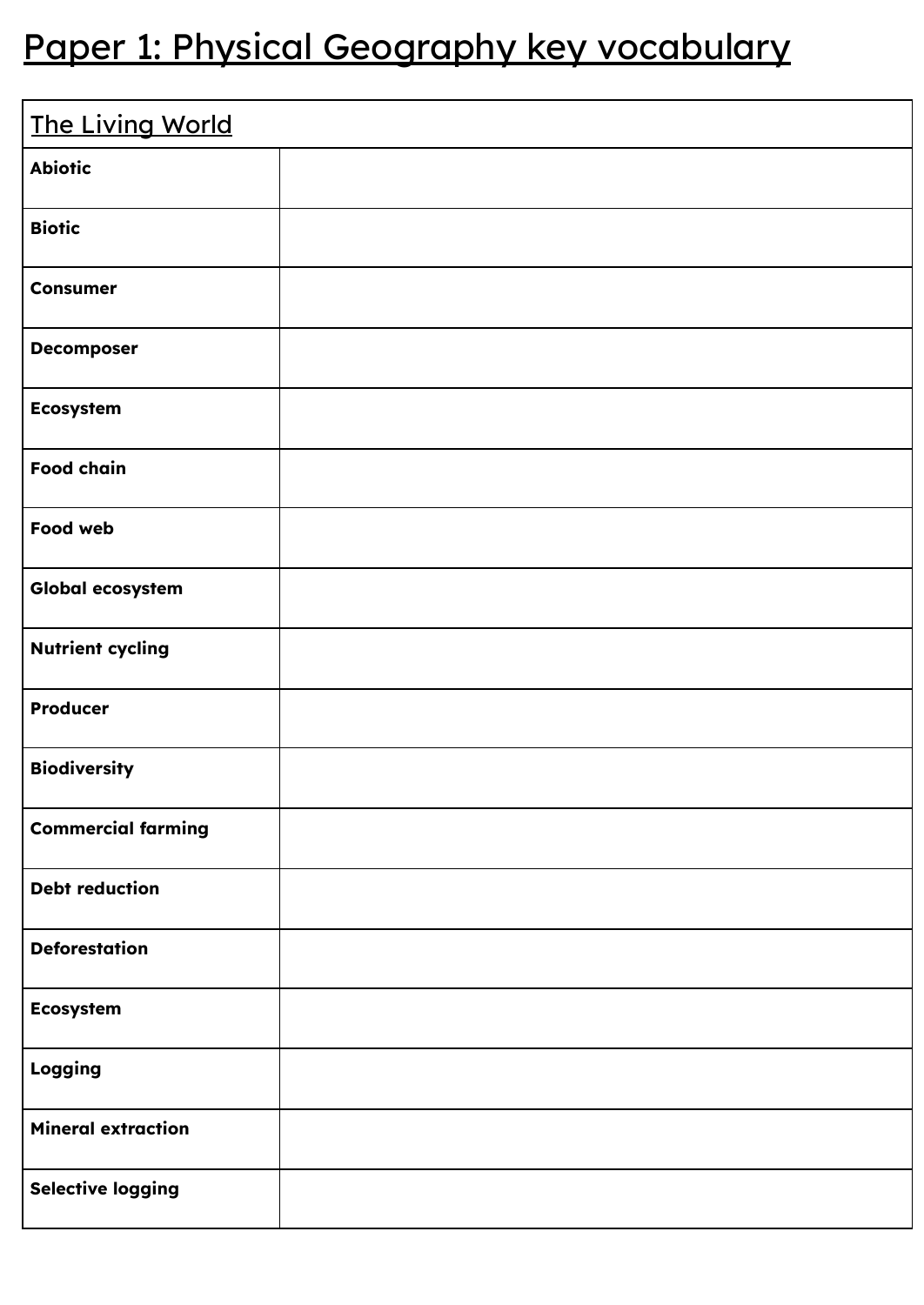| Soil erosion               |  |
|----------------------------|--|
| <b>Subsistence farming</b> |  |
| <b>Sustainability</b>      |  |

| River landscapes in the UK   |  |
|------------------------------|--|
| <b>Abrasion</b>              |  |
| <b>Attrition</b>             |  |
| <b>Cross profile</b>         |  |
| Dam/reservoir                |  |
| <b>Discharge</b>             |  |
| <b>Embankments</b>           |  |
| <b>Estuary</b>               |  |
| <b>Flood</b>                 |  |
| <b>Flood plain</b>           |  |
| <b>Flood plain zoning</b>    |  |
| <b>Flood relief channels</b> |  |
| <b>Flood risk</b>            |  |
| <b>Flood warning</b>         |  |
| <b>Fluvial processes</b>     |  |
| Gorge                        |  |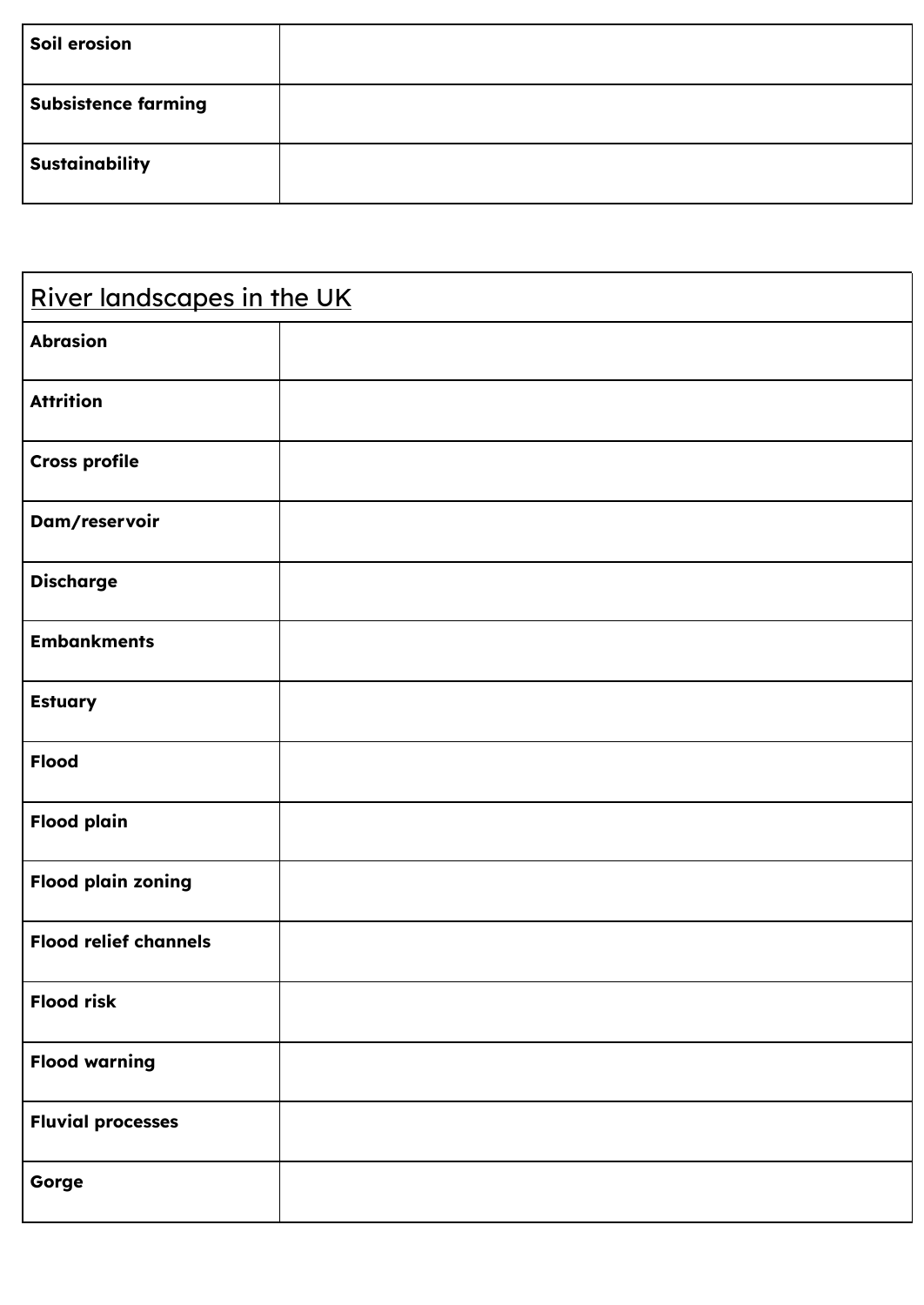| <b>Hard engineering</b>      |  |
|------------------------------|--|
| <b>Hydraulic action</b>      |  |
| Hydrograph                   |  |
| <b>Interlocking spurs</b>    |  |
| <b>Lateral erosion</b>       |  |
| <b>Levees</b>                |  |
| Long profile                 |  |
| <b>Meander</b>               |  |
| <b>Oxbow lake</b>            |  |
| Precipitation                |  |
| <b>Saltation</b>             |  |
| Soft engineering             |  |
| <b>Solution</b>              |  |
| <b>Channel straightening</b> |  |
| <b>Suspension</b>            |  |
| <b>Traction</b>              |  |
| <b>Vertical erosion</b>      |  |
| Waterfall                    |  |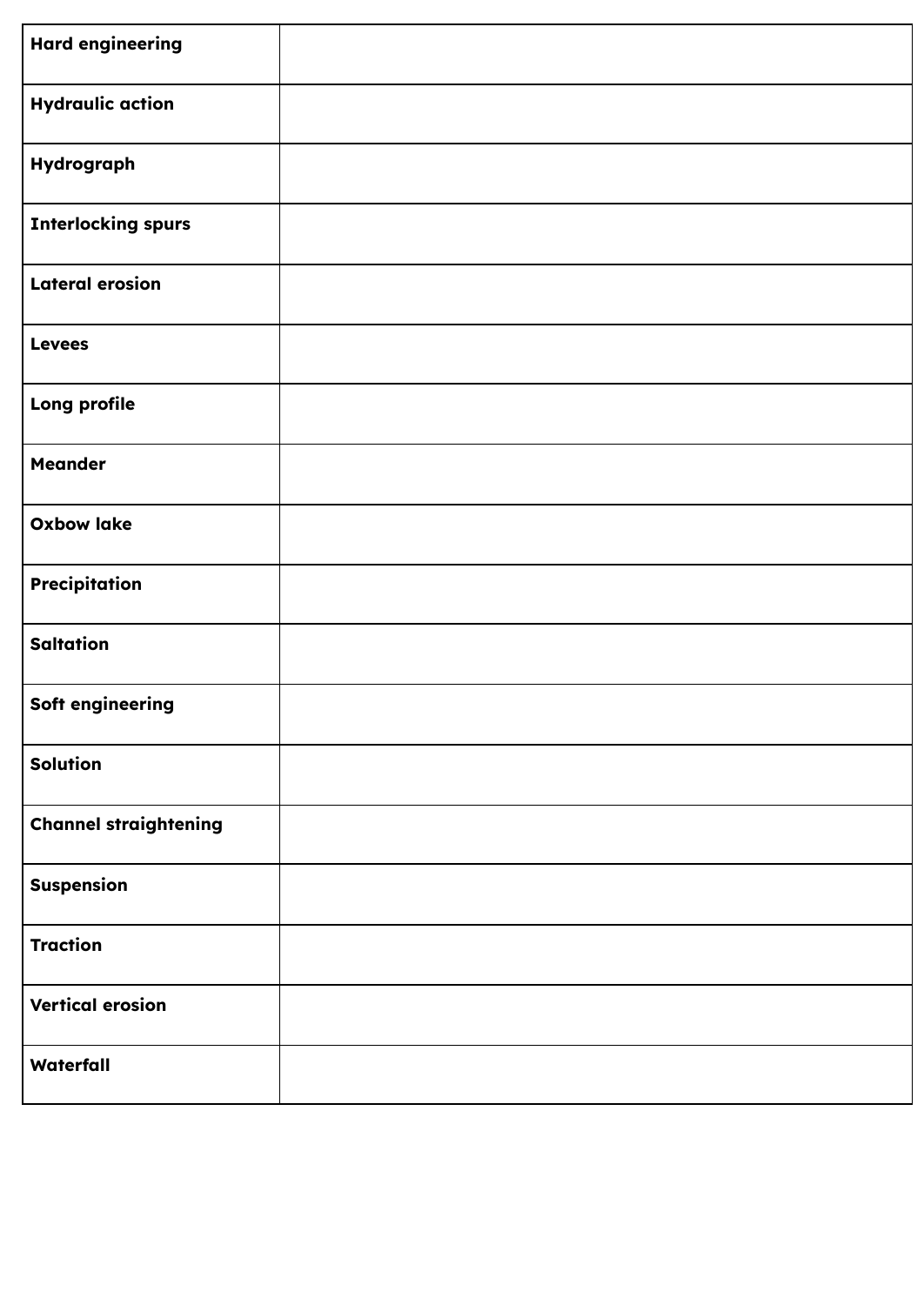| <b>Hazards</b>                   |  |
|----------------------------------|--|
| Conservative plate margin        |  |
| <b>Constructive plate margin</b> |  |
| Destructive plate margin         |  |
| <b>Earthquake</b>                |  |
| <b>Immediate responses</b>       |  |
| Long term responses              |  |
| <b>Monitoring</b>                |  |
| <b>Planning</b>                  |  |
| <b>Prediction</b>                |  |
| <b>Primary effects</b>           |  |
| <b>Protection</b>                |  |
| <b>Secondary effects</b>         |  |
| <b>Tectonic hazard</b>           |  |
| <b>Tectonic plate</b>            |  |
| <b>Volcano</b>                   |  |
| <b>Extreme weather</b>           |  |
| <b>Global atmospheric</b>        |  |
| circulation                      |  |
| <b>Immediate responses</b>       |  |
| Long-term responses              |  |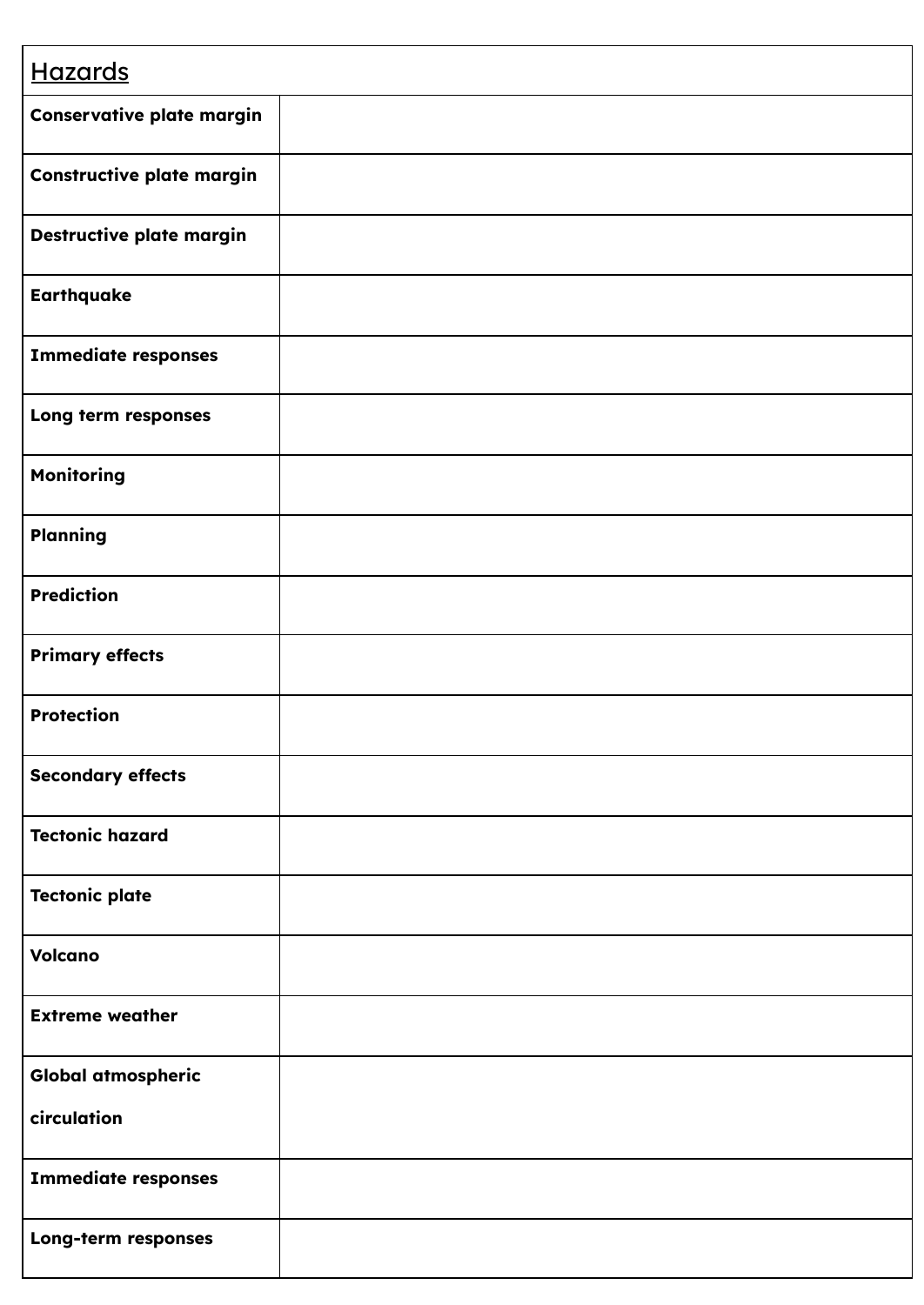| <b>Management strategies</b> |  |
|------------------------------|--|
| <b>Monitoring</b>            |  |
| <b>Prediction</b>            |  |
| <b>Planning</b>              |  |
| <b>Primary effects</b>       |  |
| <b>Protection</b>            |  |
| <b>Secondary effects</b>     |  |
| <b>Social impacts</b>        |  |
| <b>Tropical storm</b>        |  |

| Coastal landscapes in the UK |  |
|------------------------------|--|
| <b>Abrasion</b>              |  |
| <b>Arch</b>                  |  |
| <b>Attrition</b>             |  |
| <b>Bar</b>                   |  |
| <b>Beach</b>                 |  |
| <b>Beach nourishment</b>     |  |
| <b>Beach reprofiling</b>     |  |
| Cave                         |  |
| <b>Chemical weathering</b>   |  |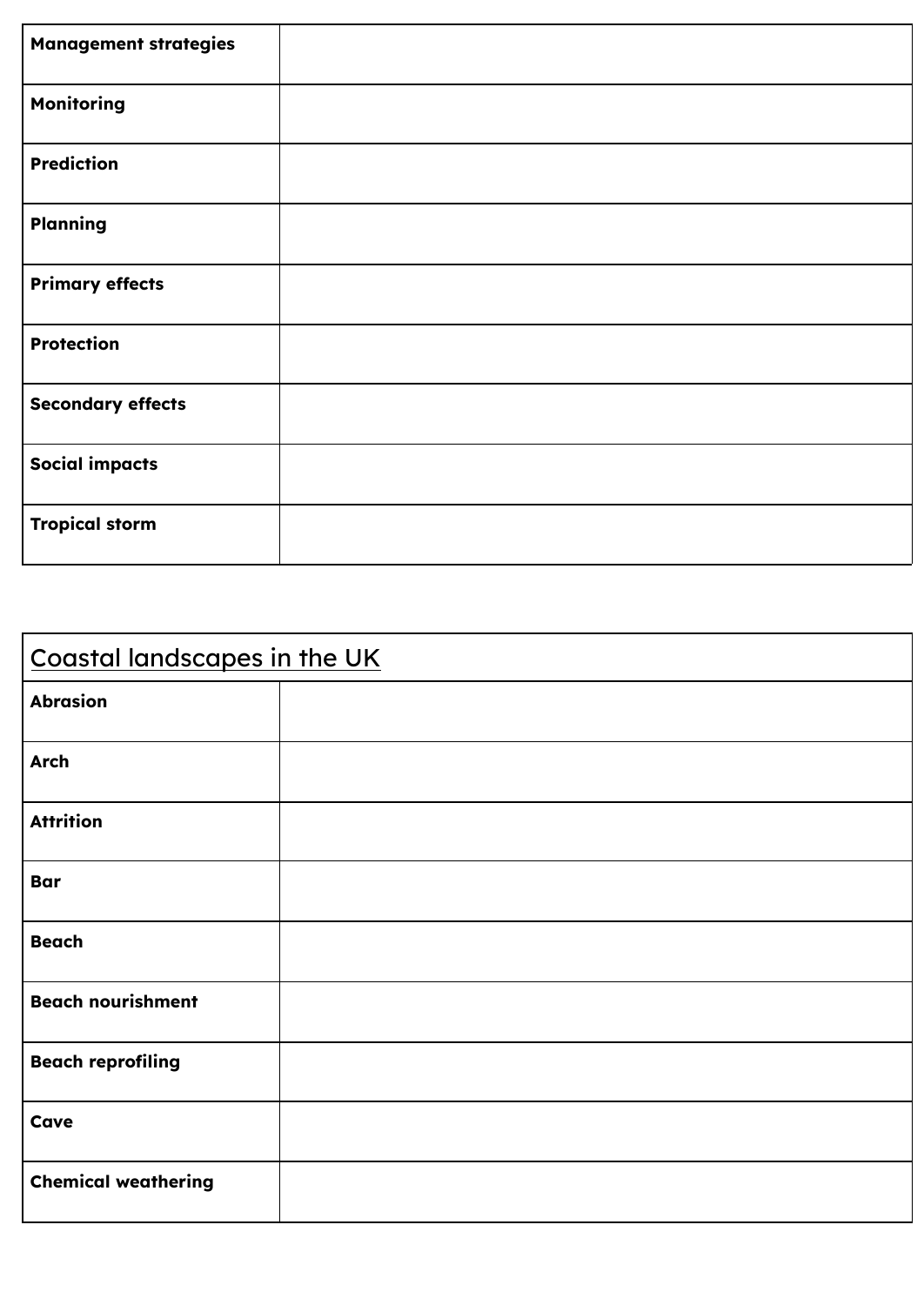| <b>Cliff</b>                 |  |
|------------------------------|--|
| <b>Deposition</b>            |  |
| <b>Dune regeneration</b>     |  |
| <b>Erosion</b>               |  |
| Gabion                       |  |
| Groyne                       |  |
| <b>Hard engineering</b>      |  |
| <b>Headlands and bays</b>    |  |
| <b>Hydraulic action</b>      |  |
| Longshore drift              |  |
| <b>Managed retreat</b>       |  |
| <b>Mass movement</b>         |  |
| <b>Mechanical weathering</b> |  |
| <b>Rock armour</b>           |  |
| <b>Sand dune</b>             |  |
| Sea wall                     |  |
| <b>Sliding</b>               |  |
| <b>Slumping</b>              |  |
| Soft engineering             |  |
| <b>Spit</b>                  |  |